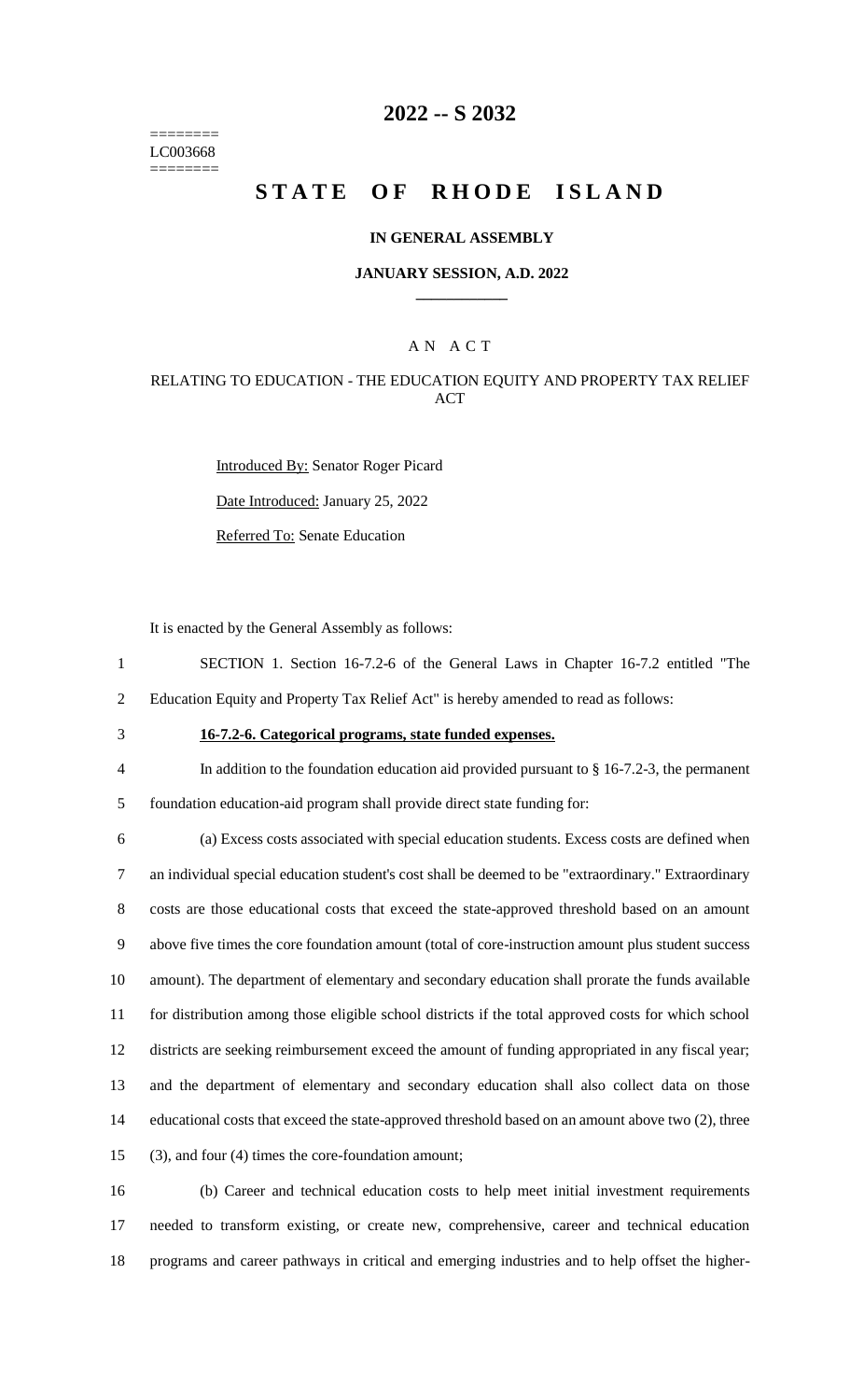than-average costs associated with facilities, equipment maintenance and repair, and supplies necessary for maintaining the quality of highly specialized programs that are a priority for the state. The department shall develop criteria for the purpose of allocating any and all career and technical education funds as may be determined by the general assembly on an annual basis. The department of elementary and secondary education shall prorate the funds available for distribution among those eligible school districts if the total approved costs for which school districts are seeking reimbursement exceed the amount of funding available in any fiscal year;

 (c) Programs to increase access to voluntary, free, high-quality pre-kindergarten programs. The department shall recommend criteria for the purpose of allocating any and all early childhood program funds as may be determined by the general assembly;

 (d) Central Falls, Davies, and the Met Center Stabilization Fund is established to ensure that appropriate funding is available to support their students. Additional support for Central Falls is needed due to concerns regarding the city's capacity to meet the local share of education costs. This fund requires that education aid calculated pursuant to § 16-7.2-3 and funding for costs outside the permanent foundation education-aid formula, including, but not limited to, transportation, facility maintenance, and retiree health benefits shall be shared between the state and the city of Central Falls. The fund shall be annually reviewed to determine the amount of the state and city appropriation. The state's share of this fund may be supported through a reallocation of current state appropriations to the Central Falls school district. At the end of the transition period defined in § 16-7.2-7, the municipality will continue its contribution pursuant to § 16-7-24. Additional support for the Davies and the Met Center is needed due to the costs associated with running a stand-alone high school offering both academic and career and technical coursework. The department shall recommend criteria for the purpose of allocating any and all stabilization funds as may be determined by the general assembly;

 (e) Excess costs associated with transporting students to out-of-district non- public schools. This fund will provide state funding for the costs associated with transporting students to out-of- district non-public schools, pursuant to chapter 21.1 of this title. The state will assume the costs of non-public out- of-district transportation for those districts participating in the statewide system. The department of elementary and secondary education shall prorate the funds available for distribution among those eligible school districts if the total approved costs for which school districts are seeking reimbursement exceed the amount of funding available in any fiscal year;

 (f) Excess costs associated with transporting students within regional school districts. This fund will provide direct state funding for the excess costs associated with transporting students within regional school districts, established pursuant to chapter 3 of this title. This fund requires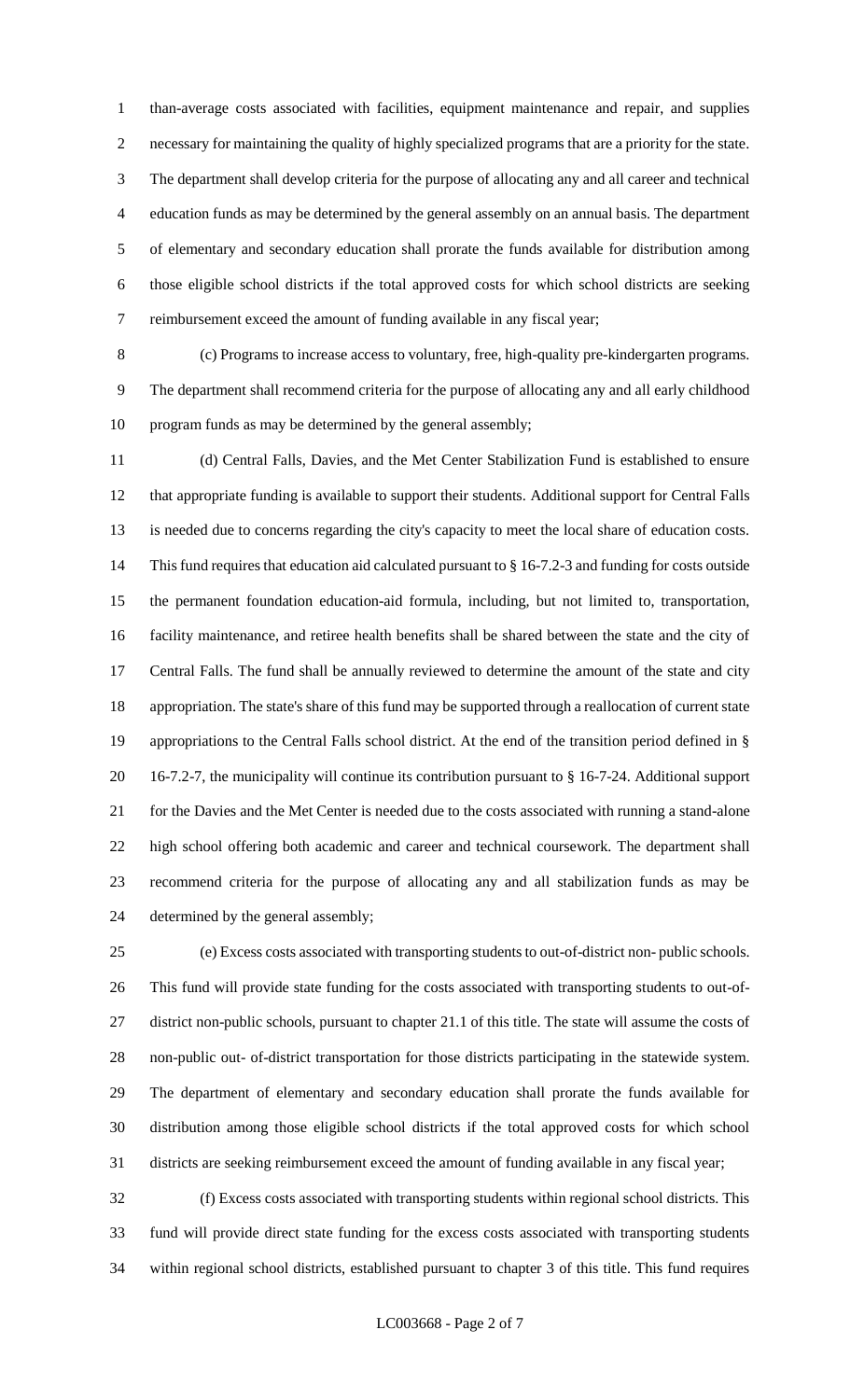that the state and regional school district share equally the student transportation costs net any federal sources of revenue for these expenditures. The department of elementary and secondary education shall prorate the funds available for distribution among those eligible school districts if the total approved costs for which school districts are seeking reimbursement exceed the amount of funding available in any fiscal year;

 (g) Public school districts that are regionalized shall be eligible for a regionalization bonus as set forth below:

 (1) As used herein, the term "regionalized" shall be deemed to refer to a regional school district established under the provisions of chapter 3 of this title, including the Chariho Regional School district;

 (2) For those districts that are regionalized as of July 1, 2010, the regionalization bonus shall commence in FY 2012. For those districts that regionalize after July 1, 2010, the regionalization bonus shall commence in the first fiscal year following the establishment of a regionalized school district as set forth in chapter 3 of this title, including the Chariho Regional School District;

 (3) The regionalization bonus in the first fiscal year shall be two percent (2.0%) of the state's share of the foundation education aid for the regionalized district as calculated pursuant to §§ 16-7.2-3 and 16-7.2-4 in that fiscal year;

 (4) The regionalization bonus in the second fiscal year shall be one percent (1.0%) of the state's share of the foundation education aid for the regionalized district as calculated pursuant to §§ 16-7.2-3 and 16-7.2-4 in that fiscal year;

(5) The regionalization bonus shall cease in the third fiscal year;

 (6) The regionalization bonus for the Chariho regional school district shall be applied to the state share of the permanent foundation education aid for the member towns; and

 (7) The department of elementary and secondary education shall prorate the funds available for distribution among those eligible regionalized school districts if the total, approved costs for which regionalized school districts are seeking a regionalization bonus exceed the amount of funding appropriated in any fiscal year;

 (h) Additional state support for English learners (EL). The amount to support EL students shall be determined by multiplying an EL factor of ten percent (10%) by the core-instruction per- pupil amount defined in § 16-7.2-3(a)(1) and applying that amount of additional state support to EL students identified using widely adopted, independent standards and assessments identified by the commissioner. All categorical funds distributed pursuant to this subsection must be used to provide high-quality, research- based services to EL students and managed in accordance with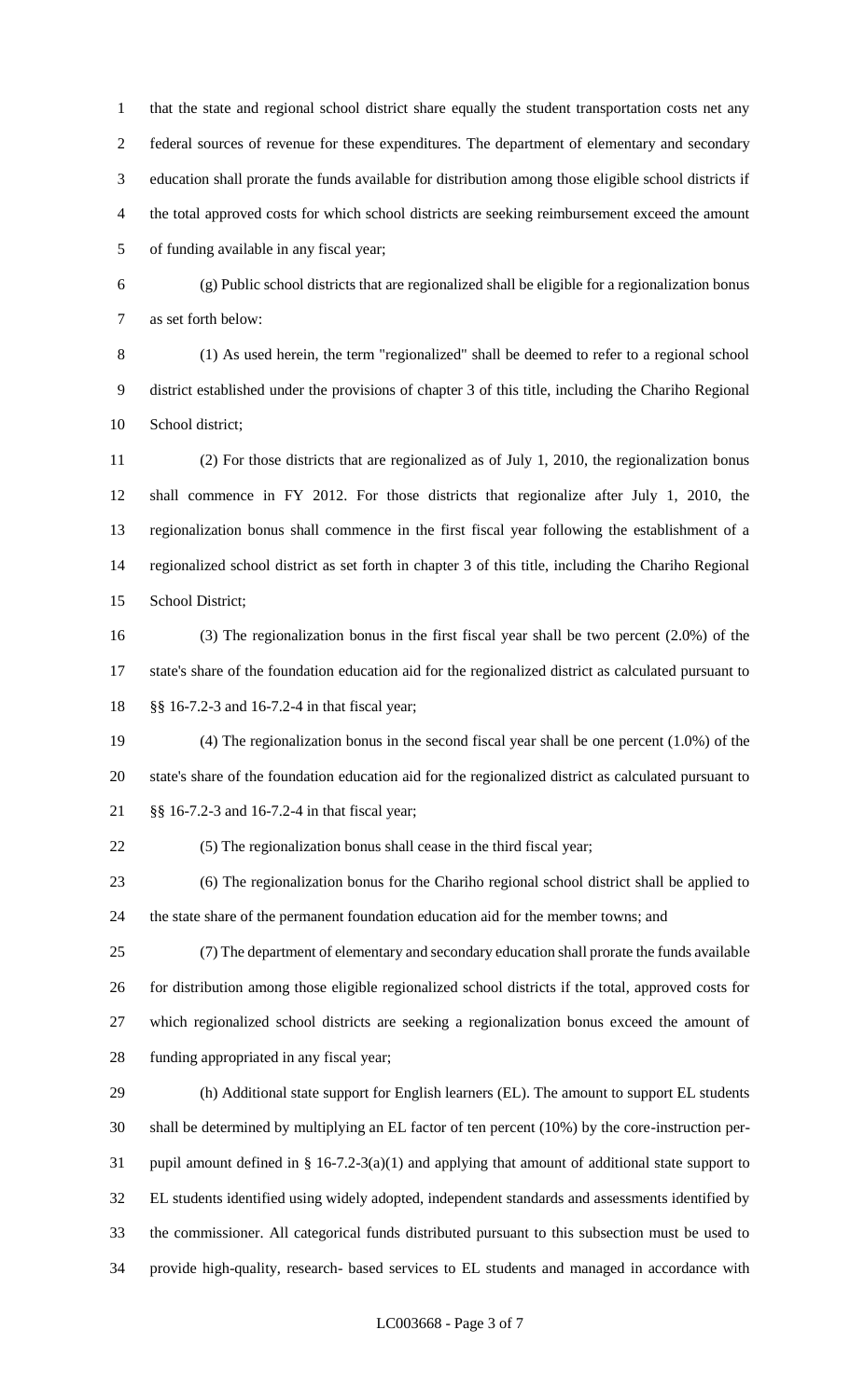requirements set forth by the commissioner of elementary and secondary education. The department of elementary and secondary education shall collect performance reports from districts and approve the use of funds prior to expenditure. The department of elementary and secondary education shall ensure the funds are aligned to activities that are innovative and expansive and not utilized for activities the district is currently funding. The department of elementary and secondary education shall prorate the funds available for distribution among eligible recipients if the total calculated costs exceed the amount of funding available in any fiscal year;

 (i) State support for school resource officers. For purposes of this subsection, a school resource officer (SRO) shall be defined as a career law enforcement officer with sworn authority who is deployed by an employing police department or agency in a community-oriented policing assignment to work in collaboration with one or more schools. School resource officers should have completed at least forty (40) hours of specialized training in school policing, administered by an accredited agency, before being assigned. Beginning in FY 2019, for a period of three (3) years, school districts or municipalities that choose to employ school resource officers shall receive direct state support for costs associated with employing such officers at public middle and high schools. Districts or municipalities shall be reimbursed an amount equal to one-half (½) of the cost of salaries and benefits for the qualifying positions. Funding will be provided for school resource officer positions established on or after July 1, 2018, provided that:

(1) Each school resource officer shall be assigned to one school:

 (i) Schools with enrollments below one thousand twelve hundred (1,200) students shall require one school resource officer;

22 (ii) Schools with enrollments of one thousand twelve hundred (1,200) or more students 23 shall require two school resource officers;

 (2) School resource officers hired in excess of the requirement noted above shall not be eligible for reimbursement; and

- (3) Schools that eliminate existing school resource officer positions and create new positions under this provision shall not be eligible for reimbursement; and
- (j) Categorical programs defined in subsections (a) through (g) shall be funded pursuant to the transition plan in § 16-7.2-7.
- (k) Expenditures for services and instructional programs for students residing in

conventional public housing units owned by public housing authorities which are not on local tax

32 rolls. Payments shall be made when the services and programs have been carried out in accordance

- with the requirements of state law and regulations of the state board of education.
- (1) The following terms shall have the following meanings: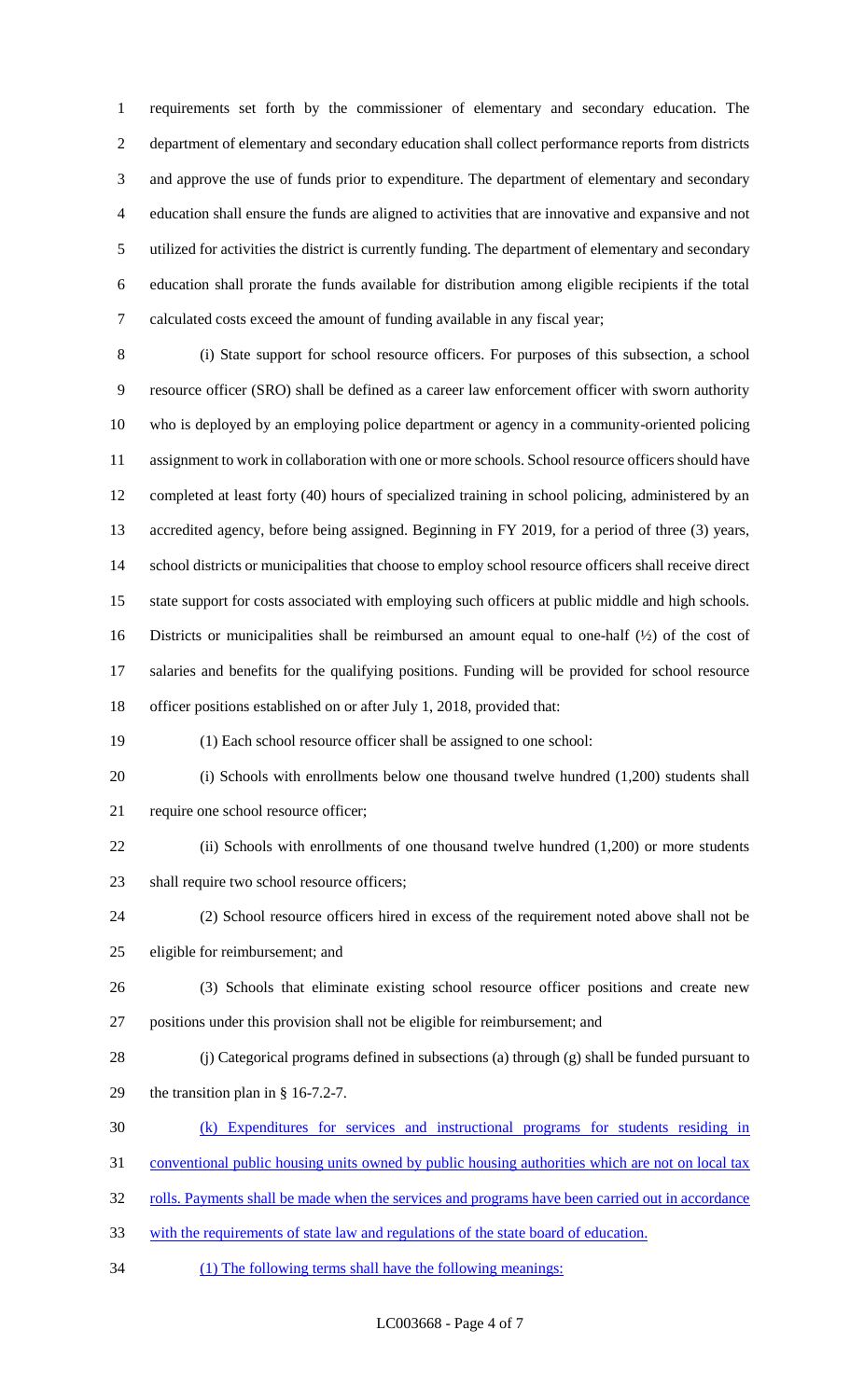(i) "Conventional public housing" means those properties identified as eligible low rent 2 housing projects under title I of Pub. L. 81-874, 20 U.S.C. 236 et seq. (ii) "Incentive entitlement" means the sum payable to a local school district under this formula. 5 (iii) "State share ratio" means the state share ratio as calculated under § 16-7.2-4. (2) The incentive entitlement for a district shall be the product of the average per pupil cost for the district based upon the Uniform Chart of Accounts, the number of full-time equivalent pupils in grade twelve (12) and below residing in conventional public housing, and the state share ratio for the district. (3) The department of elementary and secondary education shall prorate the funds available 11 for distribution among those eligible school districts if the total approved costs for which school districts are seeking reimbursements exceed the amount of funding appropriated in any fiscal year. SECTION 2. Section 16-7-34.3 of the General Laws in Chapter 16-7 entitled "Foundation Level School Support [See Title 16 Chapter 97 - The Rhode Island Board of Education Act]" is hereby repealed. **16-7-34.3. Reimbursement by the state for conventional public housing students.** (a) Each school district shall be reimbursed for expenditures for services and instructional 18 programs for students residing in conventional public housing units owned by public housing authorities which are not on local tax rolls. Reimbursement shall be made when the services and 20 programs have been carried out in accordance with the requirements of state law and regulations 21 of the board of regents for elementary and secondary education. The following formula shall be 22 used to distribute aid for the students residing in the public housing units: (1)(i) The following formula and definitions are to be used to determine the entitlement for 24 each school district: **(ii)** The incentive entitlement for a district shall be the product of the average per pupil cost for the district, the number of full time equivalent pupils in grade 12 and below residing in 27 conventional public housing, and the state share ratio for the district. (2) In this formula the following terms have the following meanings: 29 (i) "Incentive entitlement" means the sum payable to a local school district under this formula. (ii) "Average per pupil costs for the district" means all expenditures approved by the state 32 board of regents for elementary and secondary education as defined in § 16-7-20 plus the costs of special education required under chapter 24 of this title divided by average daily membership of 34 pupils as determined in § 16-7-22(1).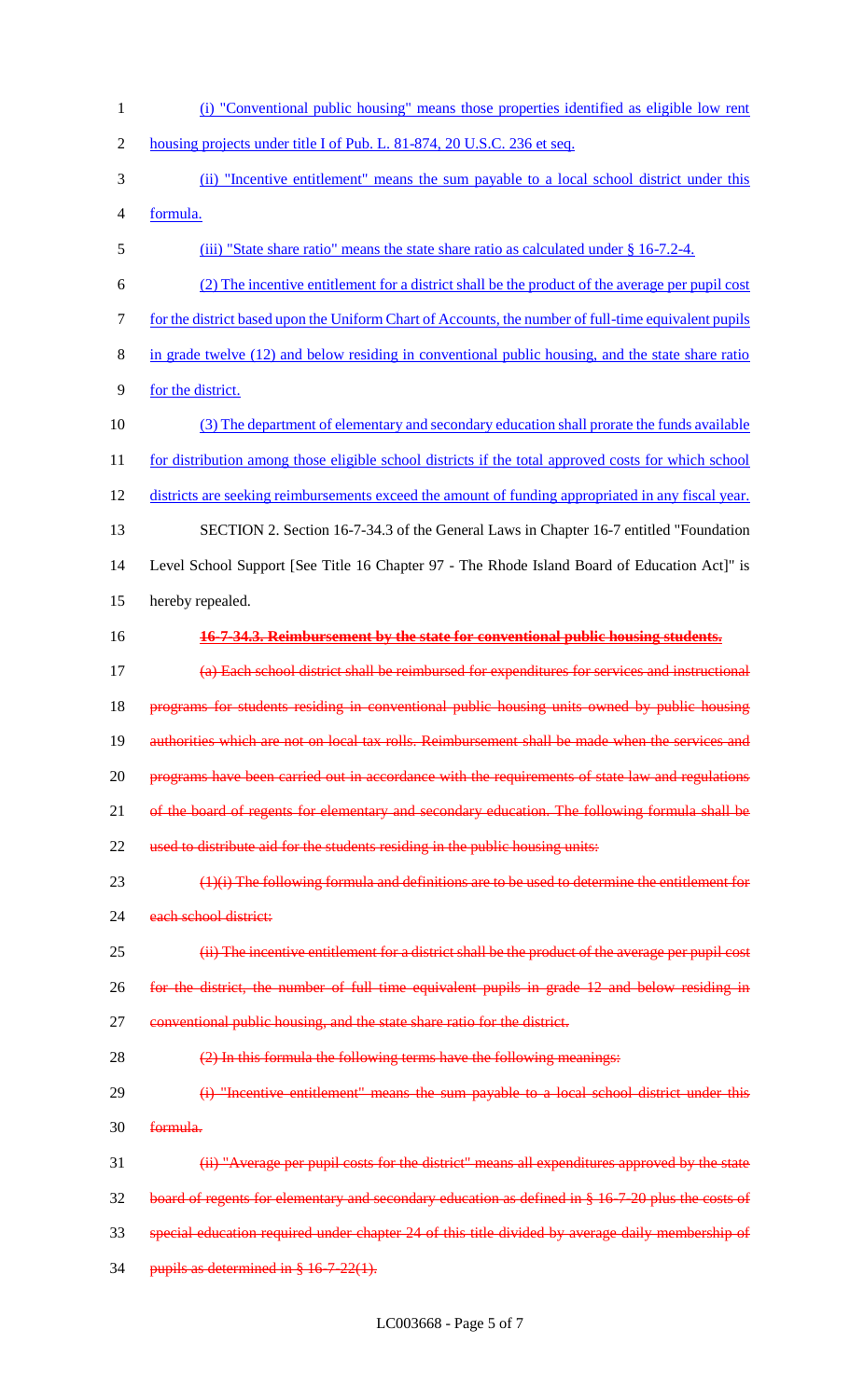1 (iii) "State share ratio" means the effective state share ratio as calculated under § 16-7-20. 2 (iv) "Conventional public housing" means those properties identified as eligible low rent 3 housing projects under title I of P.L. 81-874, 20 U.S.C. § 236 et seq. 4 (b) Students living on property owned by the Rhode Island resource recovery corporation 5 shall also be included in computations under this section. 6 (c) Students living in the North Kingstown Traveler's Aid housing project shall also be 7 included in computations under this section. 8 (d) An amount shall be appropriated for the purpose of reimbursing school districts as 9 required pursuant to subsection (a) for conventional public housing. 10 (e) If the sum appropriated in subsection (a) of this section is not sufficient to pay in full 11 the amount for conventional public housing which each city and town is entitled to receive in any 12 fiscal year, the maximum amount which all cities and towns are entitled to receive under this section 13 shall be deducted from the sum appropriated for all cities and towns under § 16-7-20. If, after final 14 allocation of §§ 16-7-15 through 16-7-34, a district receives more than one hundred percent (100%) 15 reimbursement, the excess shall be deducted from this conventional public housing allocation in 16 the following fiscal year. 17 (f) Reimbursement payments as calculated under this chapter shall be made according to § 18 16-7-16. All payments under this chapter shall be used exclusively to support services for 19 conventional public housing students. 20 (g) Expenditure reports shall be submitted by the local school districts to the commissioner 21 of elementary and secondary education in accordance with rules and regulations of the board of 22 regents for elementary and secondary education. 23 SECTION 3. This act shall take effect upon passage.

======== LC003668 ========